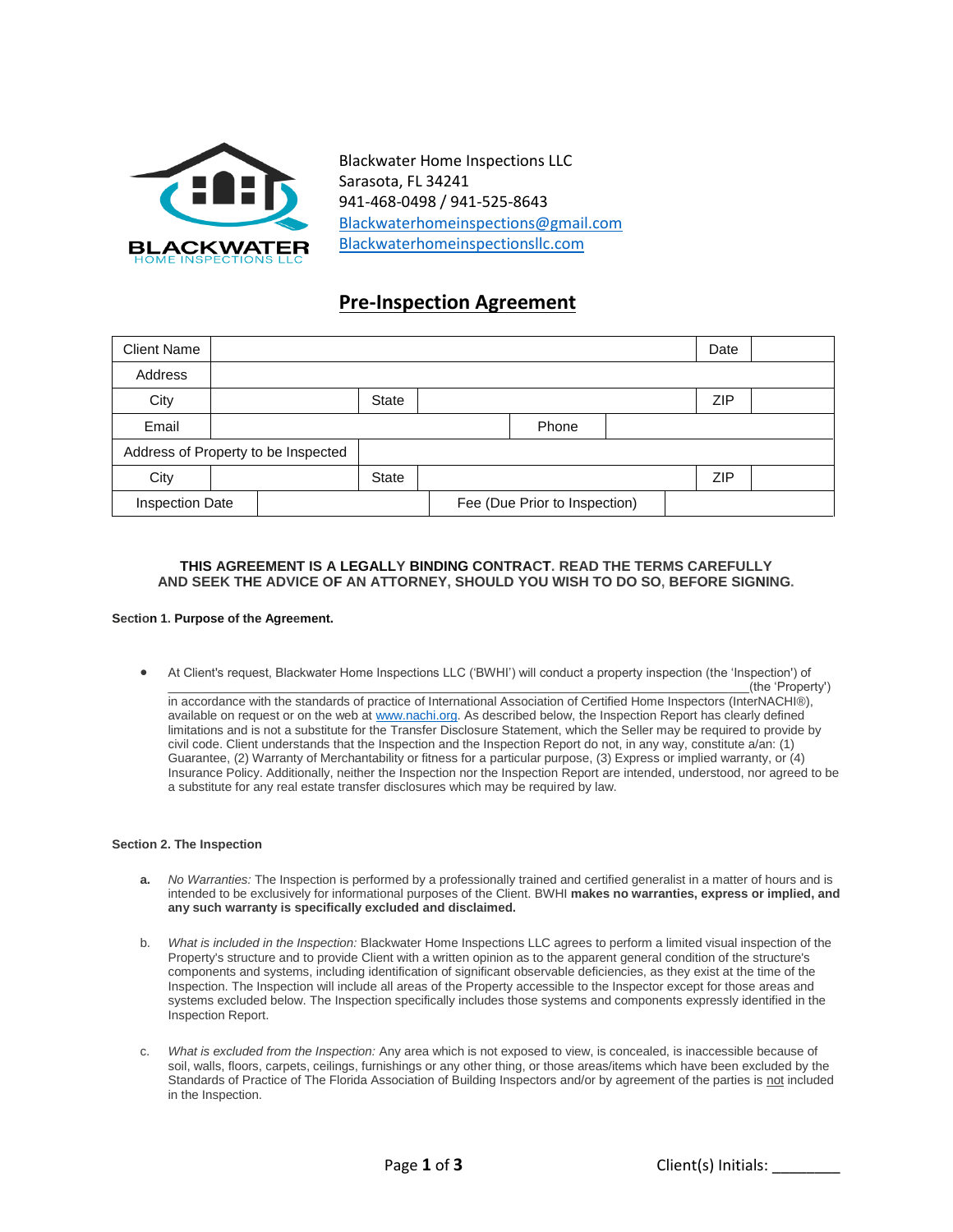d. *Limitations of the Inspection:* The Inspection Report is not intended to be a report concerning the structural integrity of the home. Maintenance and other items may be discussed but are expressly excluded from the Inspection and will NOT form a part of the Inspection Report. The Inspection does not include any destructive testing or dismantling. THIS IS NOT A MOLD INSPECTION.

The following areas/items, systems and components are among those expressly excluded from the Inspection:

*Code of Zoning Violations / Permit Research / Building value appraisal / ADA compliance / Repair cost estimates / System or component installation, adequacy, efficiency and/or life expectancy / Latent or concealed defects / Structural, geological, soil, wave action or hydrological stability, survey, engineering, analysis or testing / Termites or other Wood Destroying Organisms, dry rot or fungus or the damage from or relating to the proceeding, or rodent or other pests / Asbestos, radon gas, lead paint, urea formaldehyde, toxic or flammable chemicals, water or indoor air quality, PCB's or other toxins, electro-magnetic fields, underground storage tanks, proximity to toxic waste sites, Sick Building Syndrome or other environmental or health hazards / hot tubs / saunas / steam-baths / fountains or other types of or related systems or components / water-softener or purifiers / private water or sewage systems / radio controlled devices / telephone and cable television wiring and service / automatic gates / elevators / lifts / dumbwaiters / thermostatic or time clock controls / radiant heat systems / furnace heat exchanger / solar heating systems / heal pump recovery units / gas appliances such as fire pits / barbecues, heaters, lamps / main gas shut off valve / gas leaks / seismic or hurricane safety / flood zone determinations / previous flood history / boundaries / easement or right of way / freestanding appliances and buildings and sheds / security, fire safety, sprinkler, low voltage and landscape lighting systems / personal property / items specifically noted as excluded in the inspection report / odors & notice or any adverse conditions that may affect the desirability of the property proximity or railroad tracks or airplane routes / unique/technically complex systems or components.*

If inspection is desired of any of the areas/items, systems or components listed above, Client should contact the appropriate experts and seek specialist advice.

### **Section 3. The Inspection Report**

The written report to be prepared by BWHI shall be considered the final and exclusive findings by the company of the structure. Oral statements made by the Inspector prior or subsequent to the issuance of the written Inspection Report are not part of the Inspection Report and Client shall not rely on any oral statements made by the Inspector prior to, during, or after the Inspection concerning the Property. BWHI reserves the right to modify the Inspection Report for a period of three (3) business days after initial delivery of the report to the Client.

### **Section 4. Waiver & Limitation of liability; Not an Agreement to Insure**

It is agreed that BWHI, its employees, officers, owners, and agents are not in any way insurers of the property inspected and that payments for the inspection services provided herein are based solely upon the value of these services. It is not the intention nor agreement of the parties that BWHI assume responsibility or be liable for: (1) any loss occasioned by malfeasance or misfeasance in the performance of the services under this Agreement, (2) any loss or damage sustained through burglary, theft, robbery, fire or other cause, or (3) any liability on the part of BWHI by virtue of this Agreement or because of the relationship hereby established. **If there shall, notwithstanding the above provision, at any time be, or arise, any liability on the part of BWHI by virtue of this Agreement, or because of the relationship hereby established, whether due to the negligence, omission, breach of contract, misrepresentation of BWHI, or otherwise, such liability is, and shall be limited to, a sum equal to the price charged for this inspection service, which sum shall be paid and received as liquidated damages. Such liability is herein set forth as liquidated damages and not as a penalty, and this liability shall be exhaustive, complete and exclusive.**

#### **Section 5. Dispute(s)**

Any legal action, including the arbitration proceeding more specifically described above, including, but not limited to, those proceedings involving claims sounding in tort or court, against BWHI, or its officers, agents or employees, must be brought within one (1) year from the date of the Inspection, or same will be deemed waived and forever barred. Time is expressly of the essence herein. This time period may be shorter than otherwise provided for by law.

It is further agreed that any dispute, controversy, interpretation or claim, including claims for, but not limited to, breach of contract, any form of negligence, fraud or misrepresentation arising out of, from or related to, this Agreement or arising out of, from or related to, the inspection or Inspection Report, shall be submitted to final and binding arbitration under the Rules and Procedures of the Expedited Arbitration of Home Inspection Disputes of Construction Arbitration Services Inc. The decision of the arbitrator appointed there under shall be final and binding and judgment on the award may be entered in any court of competent jurisdiction. If any portion of this Agreement is found to be invalid or unenforceable by the arbitrator, or any court, the remaining terms shall remain in force between the parties. It is agreed and understood that the arbitrator, in rendering any decision, is to apply the laws of the State of Florida. **Client understands and agrees that in any such arbitration, all of the limitations of liability provisions of this agreement shall apply.** It is also further agreed that BWHI shall not be held liable and shall be held harmless for any repairs or modifications to areas of concern identified during the Inspection or in the Inspection Report.